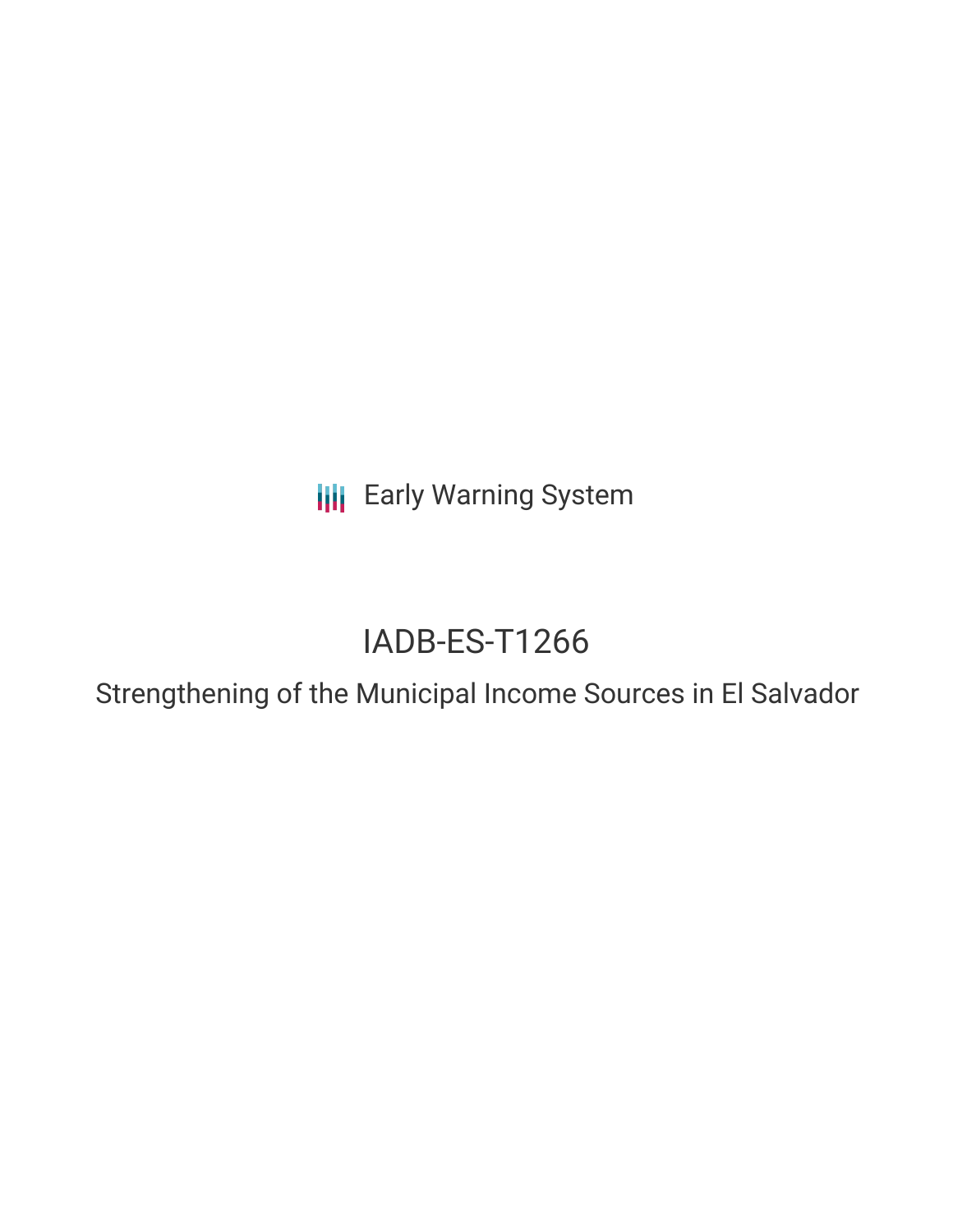

### **Quick Facts**

| <b>Countries</b>               | El Salvador                               |
|--------------------------------|-------------------------------------------|
| <b>Financial Institutions</b>  | Inter-American Development Bank (IADB)    |
| <b>Status</b>                  | Active                                    |
| <b>Bank Risk Rating</b>        | C                                         |
| <b>Voting Date</b>             | 2018-06-07                                |
| <b>Sectors</b>                 | Law and Government, Technical Cooperation |
| <b>Investment Type(s)</b>      | Grant                                     |
| <b>Investment Amount (USD)</b> | $$0.15$ million                           |
| <b>Grant Amount (USD)</b>      | $$0.15$ million                           |
| <b>Project Cost (USD)</b>      | $$0.15$ million                           |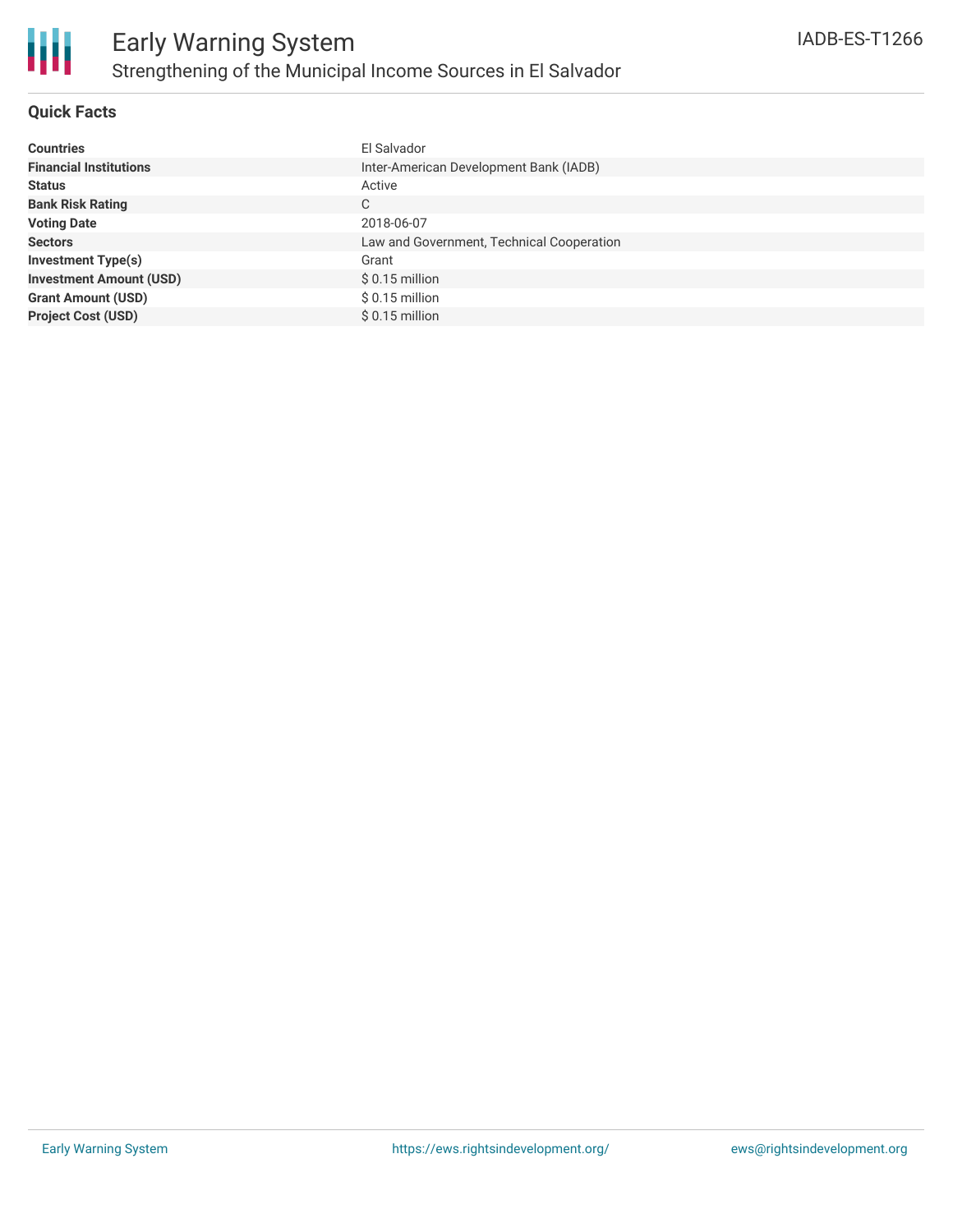

### **Project Description**

As of the time of writing, the Inter-American Development Bank has released little information about this project. According to their website, the objective of this Technical Cooperation is to support the "Government of the Republic of El Salvador in its efforts to strengthen the financial and revenue collection capacity of municipal governments, that they can contribute to reducing the gaps in local needs and contribute to territorial development." Specifically, this project will contribute to the design of a strategy and an action plan to strengthen municipal revenue sources.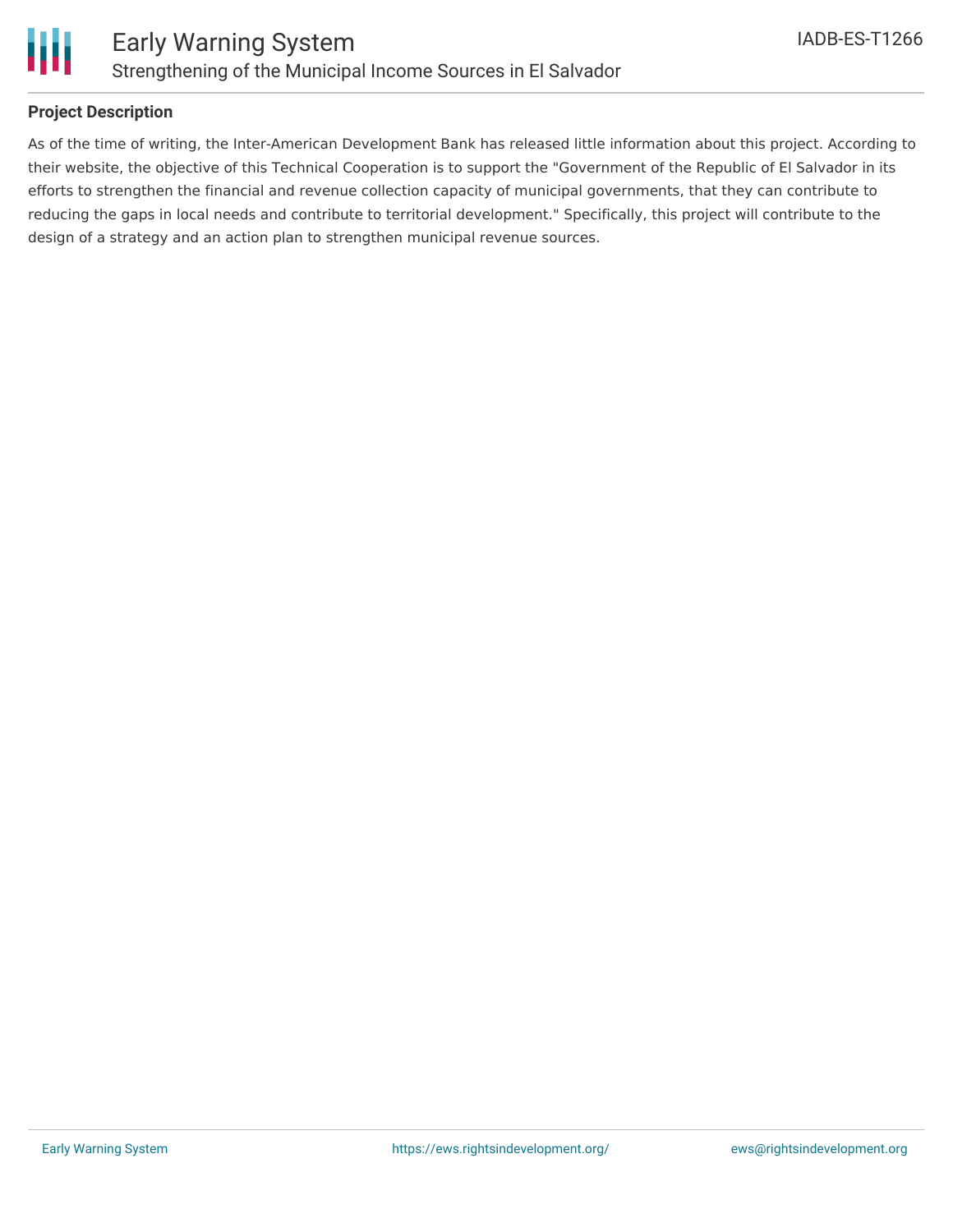

# Early Warning System Strengthening of the Municipal Income Sources in El Salvador

### **Investment Description**

• Inter-American Development Bank (IADB)